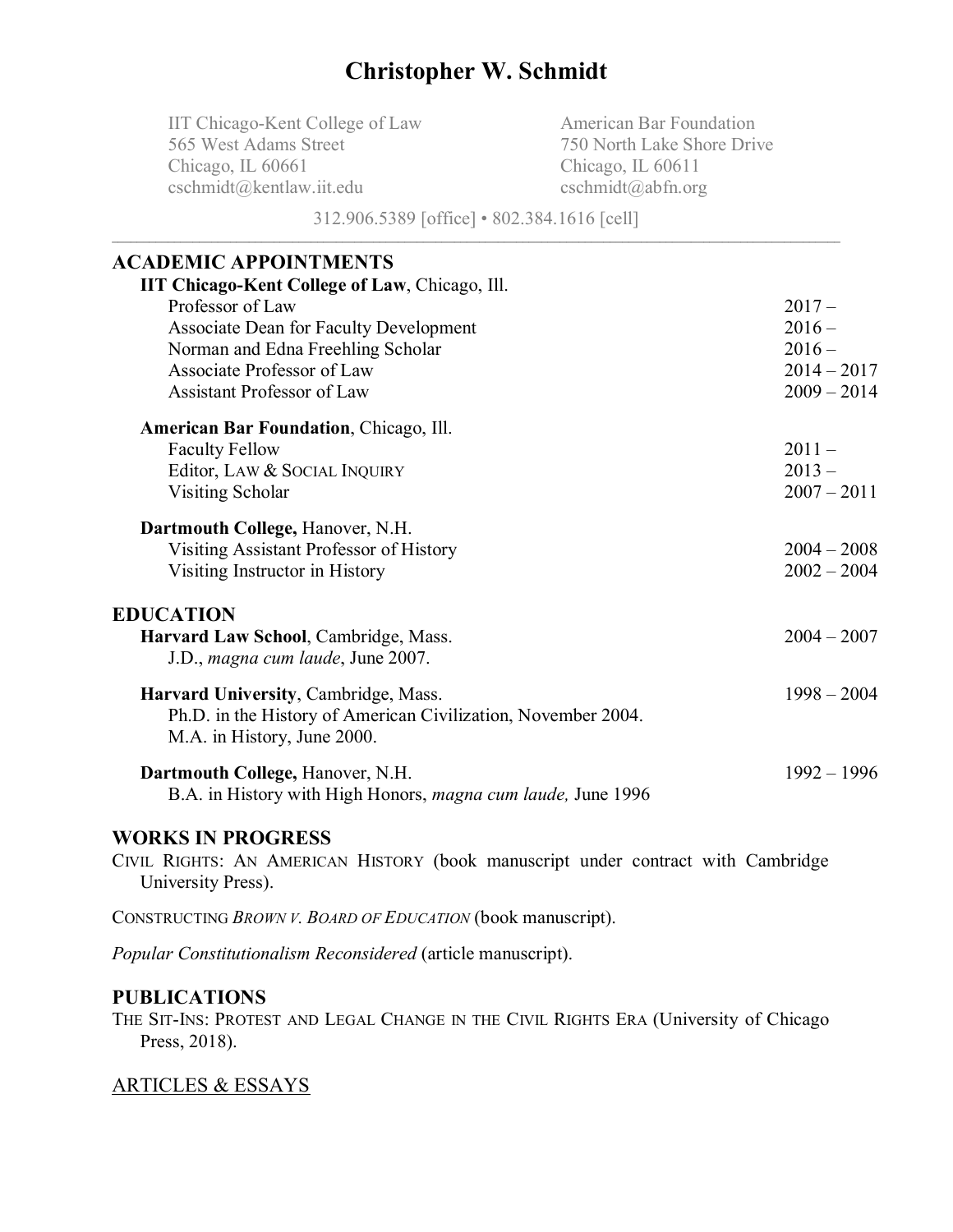- Cooper v. Aaron *and Judicial Supremacy*, 41 UNIVERSITY OF ARKANSAS AT LITTLE ROCK LAW REVIEW (forthcoming 2019).
- *Section 5's Forgotten Years: Congressional Power to Enforce the Fourteenth Amendment Before* Katzenbach v. Morgan, 113 NORTHWESTERN UNIVERSITY LAW REVIEW 47 (2018).
- *Making Sense of the Messy Sixties,* 43 LAW & SOCIAL INQUIRY 1634 (2018) (review essay).
- *The Sit-In Cases: Explaining the Great Aberration of the Warren Court*, 43 JOURNAL OF SUPREME COURT HISTORY 294 (2018).
- Buchanan v. Warley *and the Changing Meaning of Civil Rights,* 48 CUMBERLAND LAW REVIEW 463 (2018).
- *The Forgotten Issue? The Supreme Court and the 2016 Presidential Campaign,* 93 CHICAGO-KENT LAW REVIEW 411 (2018).
- *The Sit-In Movement*, in THE OXFORD RESEARCH ENCYCLOPEDIA OF AMERICAN HISTORY (2018).
- *Why the 1960 Lunch Counter Sit-Ins Worked: A Case Study of Law and Social Movement Mobilization*, 5 INDIANA JOURNAL OF LAW AND SOCIAL EQUALITY 281 (2017).
- *"The Civilizing Hand of Law": Defending the Legal Process in the Civil Rights Era*, *in* RHETORICAL PROCESS AND LEGAL JUDGMENTS (Austin Sarat ed., Cambridge University Press, 2016).
- *Legal History and the Problem of the Long Civil Rights Movement*, 41 LAW & SOCIAL INQUIRY 1081 (2016) (review essay).
- *On Doctrinal Confusion: The Case of the State Action Doctrine*, 2016 BYU LAW REVIEW 575.
- *The Civil Rights-Civil Liberties Divide*, 12 STANFORD JOURNAL OF CIVIL RIGHTS & CIVIL LIBERTIES 1 (2016).
- *Beyond Backlash: Conservatism and the Civil Rights Movement*, 56 AMERICAN JOURNAL OF LEGAL HISTORY 179 (2016).
- *Litigating Against the Civil Rights Movement*, 86 UNIVERSITY OF COLORADO LAW REVIEW 1173 (2015).
- *Divided by Law: The Sit-Ins and the Role of the Courts in the Civil Rights Movement*, 33 LAW AND HISTORY REVIEW 93 (2015) (winner of the 2016 American Society for Legal History Surrency Prize and the 2014 Association of American Law Schools Scholarly Paper Prize).
- New York Times v. Sullivan *and the Legal Attack on the Civil Rights Movement*, 66 ALABAMA LAW REVIEW 293 (2014).
- *The Challenge of Supreme Court Biography: The Case of Chief Justice Rehnquist*, 29 CONSTITUTIONAL COMMENTARY 271 (2014) (review essay).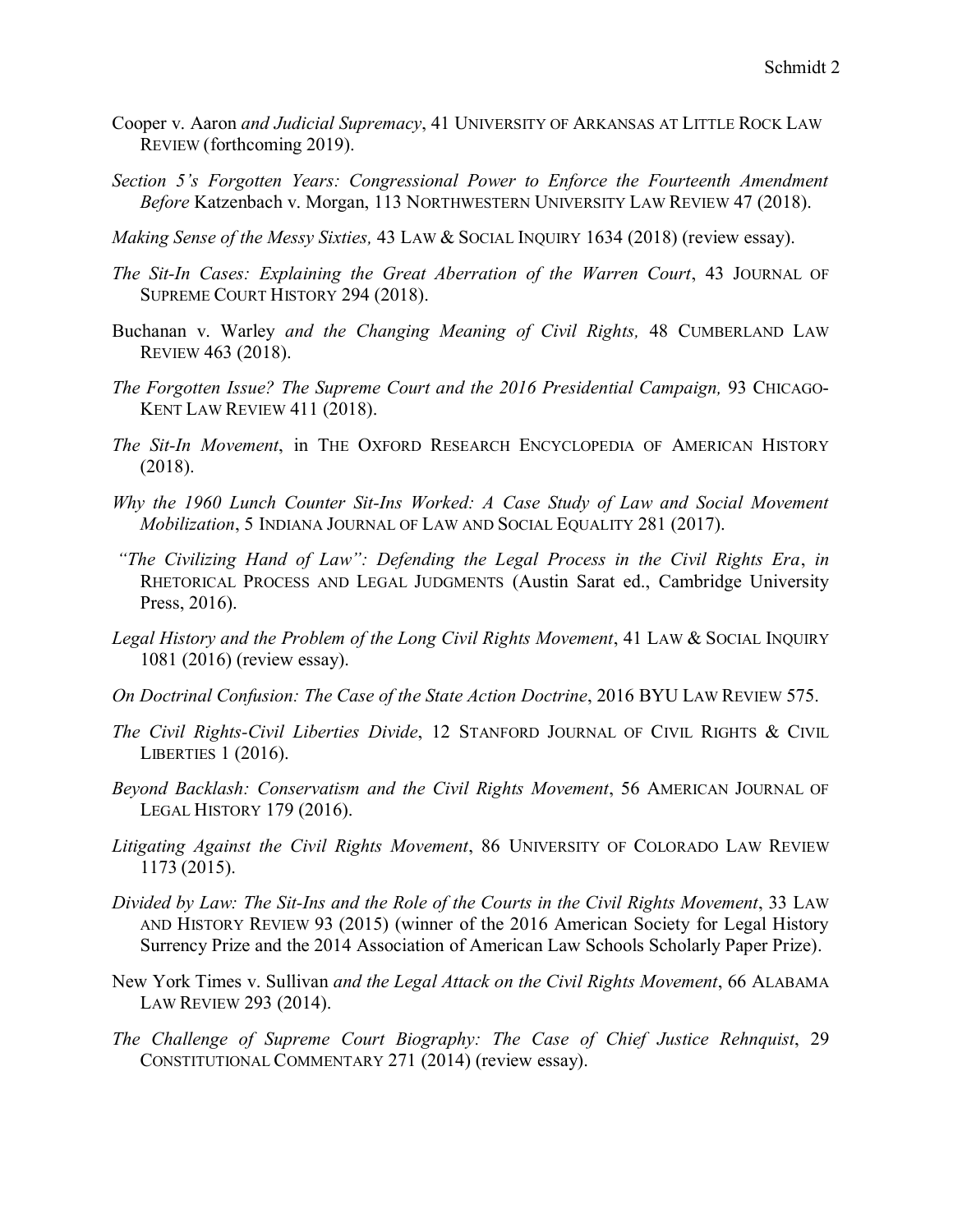- *Explaining the Baseball Revolution*, 45 ARIZONA STATE LAW JOURNAL 1471 (2013) (winner of the 2014 McFarland-SABR Baseball Research Award).
- *Why Broccoli? Limiting Principles and Popular Constitutionalism in the Health Care Decision*, 61 UCLA LAW REVIEW 66 (2013) (with Mark D. Rosen).
- *Beyond the Opinion: Supreme Court Justices and Extrajudicial Speech*, 88 CHICAGO-KENT LAW REVIEW 487 (2013).
- *American Legal History, 1920-1970*, *in* BLACKWELL COMPANION TO AMERICAN LEGAL HISTORY (Al Brophy & Sally Hadden eds., 2013).
- *Defending the Right to Discriminate: The Libertarian Challenge to the Civil Rights Movement*, *in* SIGNPOSTS: NEW DIRECTIONS IN SOUTHERN LEGAL HISTORY (Sally Hadden & Patricia Minter eds., 2013).
- *Social Movements, Legal Change, and the Challenges of Writing Legal History*, 65 VANDERBILT LAW REVIEW EN BANC 155 (2012) (review essay).
- *The Tea Party and the Constitution*, 39 HASTINGS CONSTITUTIONAL LAW QUARTERLY 193 (2011).
- *Conceptions of Law in the Civil Rights Movement*, 1 UC-IRVINE LAW REVIEW 641 (2011).
- *Popular Constitutionalism on the Right: Lessons from the Tea Party*, 88 DENVER UNIVERSITY LAW REVIEW 523 (2011).
- *Oral Dissenting on the Supreme Court*, 19 WILLIAM & MARY BILL OF RIGHTS JOURNAL 75 (2010) (with Carolyn Shapiro).
- *The Sit-ins and the State Action Doctrine*, 18 WILLIAM & MARY BILL OF RIGHTS JOURNAL 767 (2010).
- *Hugo Black's Civil Rights Movement*, *in* TRANSFORMATIONS IN AMERICAN LEGAL HISTORY: ESSAYS IN HONOR OF PROFESSOR MORTON J. HORWITZ (Daniel W. Hamilton & Alfred L. Brophy eds., 2009).
- *"Freedom Comes Only from the Law": The Debate over Law's Capacity and the Making of*  Brown v. Board of Education*,* 2008 UTAH LAW REVIEW 1493 (2008).
- Brown *and the Colorblind Constitution*, 94 CORNELL LAW REVIEW 203 (2008).
- Doe v. Kamehameha*: Racial Preferences in Private Schools and the Future of §1981*, 42 HARVARD CIVIL RIGHTS-CIVIL LIBERTIES LAW REVIEW 557 (2007).
- *The Children of* Brown*: Psychology and School Segregation in Mid-Century America*, *in*  WHEN SCIENCE ENCOUNTERS THE CHILD: PERSPECTIVES ON EDUCATION, PARENTING, AND CHILD WELFARE IN TWENTIETH CENTURY AMERICA (Barbara Beatty, Emily Cahan, & Julia Grant eds., 2006).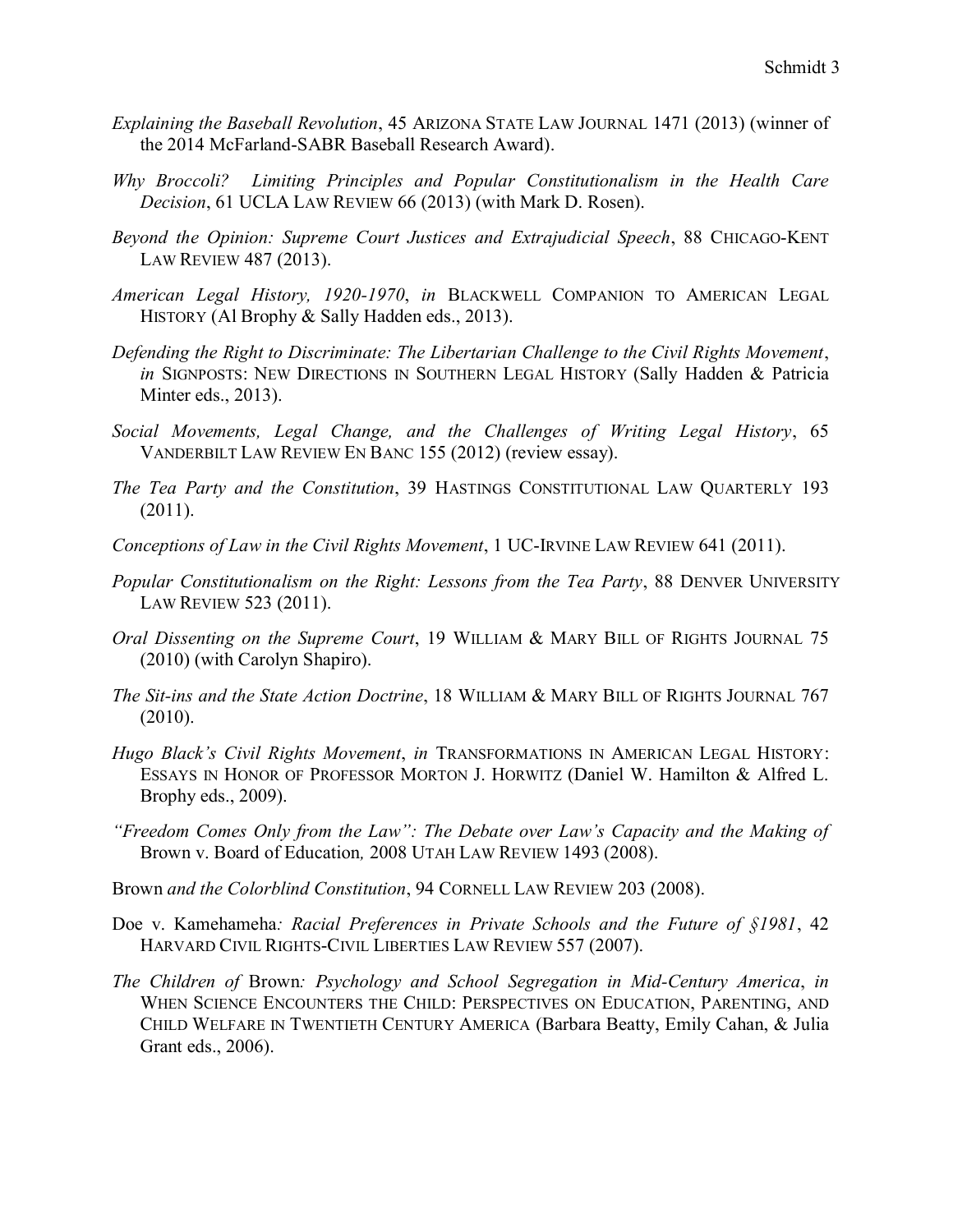*J. Waties Waring and the Making of Liberal Jurisprudence in Postwar America*, *in* FROM THE GRASSROOTS TO THE SUPREME COURT: *BROWN V. BOARD OF EDUCATION* AND AMERICAN DEMOCRACY (Peter Lau ed., 2004).

### ENTRIES & SHORT ESSAYS

- *Originalism and Congressional Power to Enforce the Fourteenth Amendment*, 74 WASHINGTON AND LEE LAW REVIEW ONLINE 33 (2018).
- *The Supreme Court and the American Public: Symposium Introduction*, 93 CHICAGO-KENT LAW REVIEW 315 (2018) (with Carolyn Shapiro).
- *The Natural-Born Citizen Clause, Popular Constitutionalism, and Ted Cruz's Eligibility Question*, 84 GEORGE WASHINGTON LAW REVIEW ARGUENDO 36 (2016) (with Matthew T. Bodie).
- *The Resilience of Federalism*, 91 DENVER UNIVERSITY LAW REVIEW ONLINE 191 (2014).
- *Introduction: The Supreme Court and the American Public*, 88 CHICAGO-KENT LAW REVIEW 287 (2013) (with Carolyn Shapiro).
- *John Montgomery Ward: The Lawyer Who Took on Baseball, in THEN & NOW: STORIES OF* LAW AND PROGRESS (Lori Andrews & Sarah Harding eds., 2013).
- *Law and Society*, *in* OXFORD ENCYCLOPEDIA OF AMERICAN SOCIAL HISTORY (Lynn Dumenil ed., 2012).
- *Listening to History?* Parents Involved*,* Brown*, and the Colorblind Constitution,* LEGAL WORKSHOP (April 30, 2009).
- *J. Waties Waring in* YALE BIOGRAPHICAL DICTIONARY OF AMERICAN LAW (Roger K. Newman ed., 2009).
- Entries on *Adderley v. Florida*, *Ashwander v. TVA*, and *Carter v. Carter Coal Co.*, and the Cold War *in* ENCYCLOPEDIA OF THE SUPREME COURT OF THE UNITED STATES (David Tanenhaus ed., December 2008).
- Entries on George Stovey and Frank Robinson *in* AFRICAN AMERICAN NATIONAL BIOGRAPHY (Henry Louis Gates, Jr., & Evelyn Brooks Higginbotham eds., 2008).
- Entries on the Southern Conference for Human Welfare and Francis Biddle *in* ENCYCLOPEDIA OF THE GREAT DEPRESSION (Robert S. McElvaine ed., 2004).
- Essays on the New Deal, the Great Black Migration, *Brown v. Board of Education,* and the Civil Rights Movement *in* HISTORY IN DISPUTE: AMERICAN SOCIAL AND POLITICAL MOVEMENTS (Robert J. Allison ed., 2000).

# BOOK REVIEWS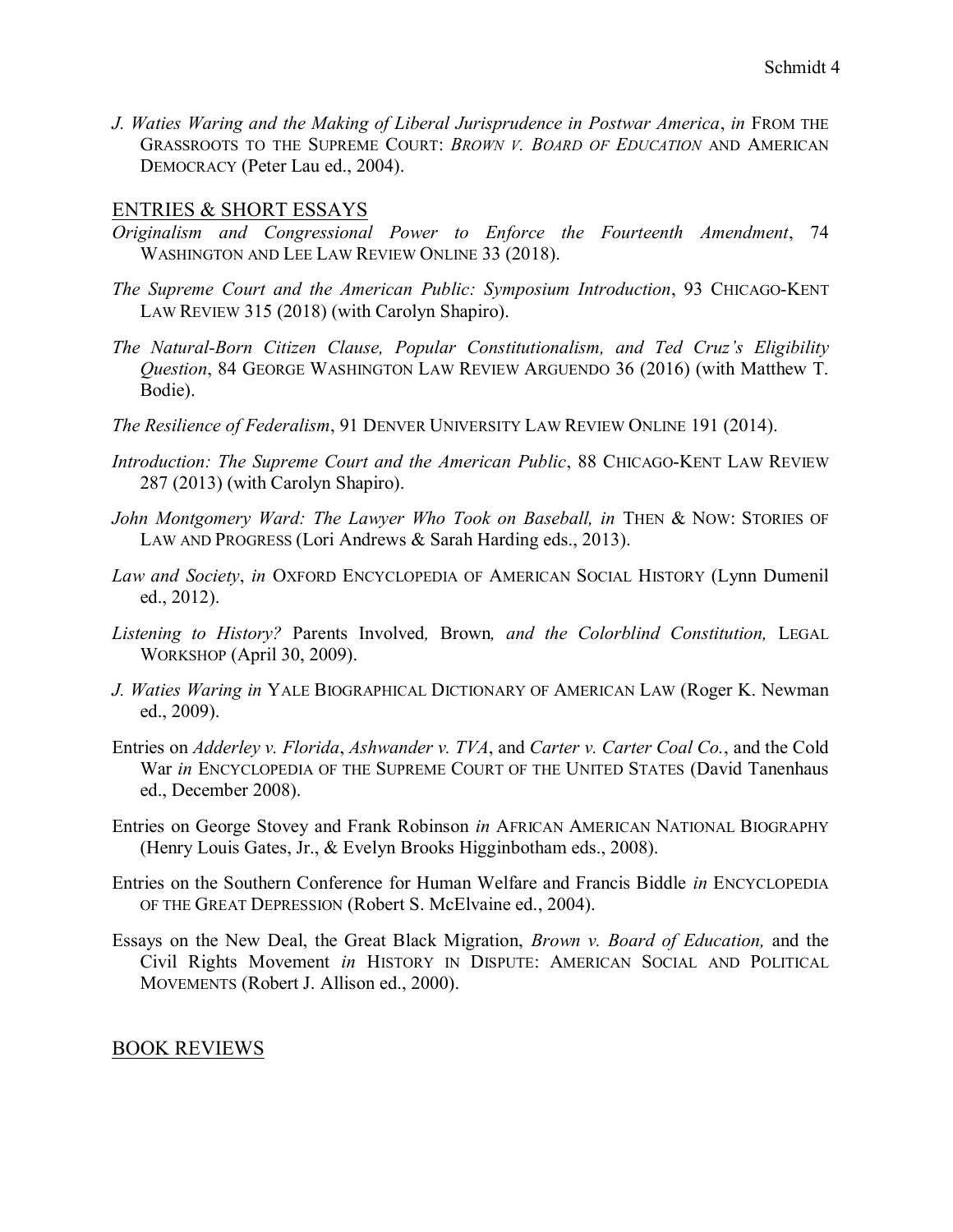- Review of DAVID M. O'BRIEN, JUSTICE ROBERT H. JACKSON'S UNPUBLISHED OPINION IN *BROWN V. BOARD*: CONFLICT, COMPROMISE, AND CONSTITUTIONAL INTERPRETATION (2017) *in* 41 KANSAS HISTORY (forthcoming 2019).
- Review of JAMES O. HEATH**,** TO FACE DOWN DIXIE: SOUTH CAROLINA'S WAR ON THE SUPREME COURT IN THE AGE OF CIVIL RIGHTS (2017), *in* 46 HISTORY: REVIEWS OF NEW BOOKS 150 (2019).
- Review of LAURA KALMAN, THE LONG REACH OF THE SIXTIES: LBJ, NIXON, AND THE MAKING OF THE CONTEMPORARY SUPREME COURT (2017), *in* 36 LAW AND HISTORY REVIEW 1105 (2018).
- *Quiet Justice*, review of MELISSA MILEWSKI, LITIGATING ACROSS THE COLOR LINE: CIVIL CASES BETWEEN BLACK AND WHITE SOUTHERNERS FROM THE END OF SLAVERY TO CIVIL RIGHTS (2018), JOTWELL (March 2018).
- Review of RISA GOLUBOFF, VAGRANT NATION: POLICE POWER, CONSTITUTIONAL CHANGE, AND THE MAKING OF THE 1960S (2016), *in* 57 AMERICAN JOURNAL OF LEGAL HISTORY 589 (2017).
- *Exceptions and Baselines in American Political and Legal History*, review of JEFFERSON COWIE, THE GREAT EXCEPTION: THE NEW DEAL AND THE LIMITS OF AMERICAN POLITICS (2016), JOTWELL (March 2017).
- Review of J. DOUGLAS SMITH, ON DEMOCRACY'S DOORSTEP: THE INSIDE STORY OF HOW THE SUPREME COURT BROUGHT "ONE PERSON, ONE VOTE" TO THE UNITED STATES (2014), *in* 81 JOURNAL OF SOUTHERN HISTORY 1038 (2015).
- Review of CHERYL ELIZABETH BROWN WATTLE, A STEP TOWARD BROWN V. BOARD OF EDUCATION: ADA LOIS SIPUEL FISHER AND HER FIGHT TO END SEGREGATION (2014), *in* 38 KANSAS HISTORY 140 (2015).
- Review of STUART BANNER, THE BASEBALL TRUST (2013) & NATHANIEL GROW, BASEBALL ON TRIAL: THE ORIGIN OF BASEBALL'S ANTITRUST EXEMPTION (2014), *in* 33 LAW AND HISTORY REVIEW 756 (2015).
- *The Law and Economics of the Civil Rights Revolution*, review of GAVIN WRIGHT, SHARING THE PRIZE: THE ECONOMICS OF THE CIVIL RIGHTS REVOLUTION IN THE AMERICAN SOUTH (2013), JOTWELL (March 2015).
- Review of CHARLES L. ZELDEN, THURGOOD MARSHALL: RACE, RIGHTS, AND THE STRUGGLE FOR A MORE PERFECT UNION (2013), *in* 33 LAW AND HISTORY REVIEW 257 (2015).
- Review of BRETT GADSDEN, BETWEEN NORTH AND SOUTH: DELAWARE, DESEGREGATION, AND THE MYTH OF AMERICAN SECTIONALISM (2013), *in* 48 JOURNAL OF AMERICAN STUDIES (2014).
- Review of LARRY S. GIBSON, YOUNG THURGOOD: THE MAKING OF A SUPREME COURT JUSTICE (2012), *in* 76 HISTORIAN 360 (2014).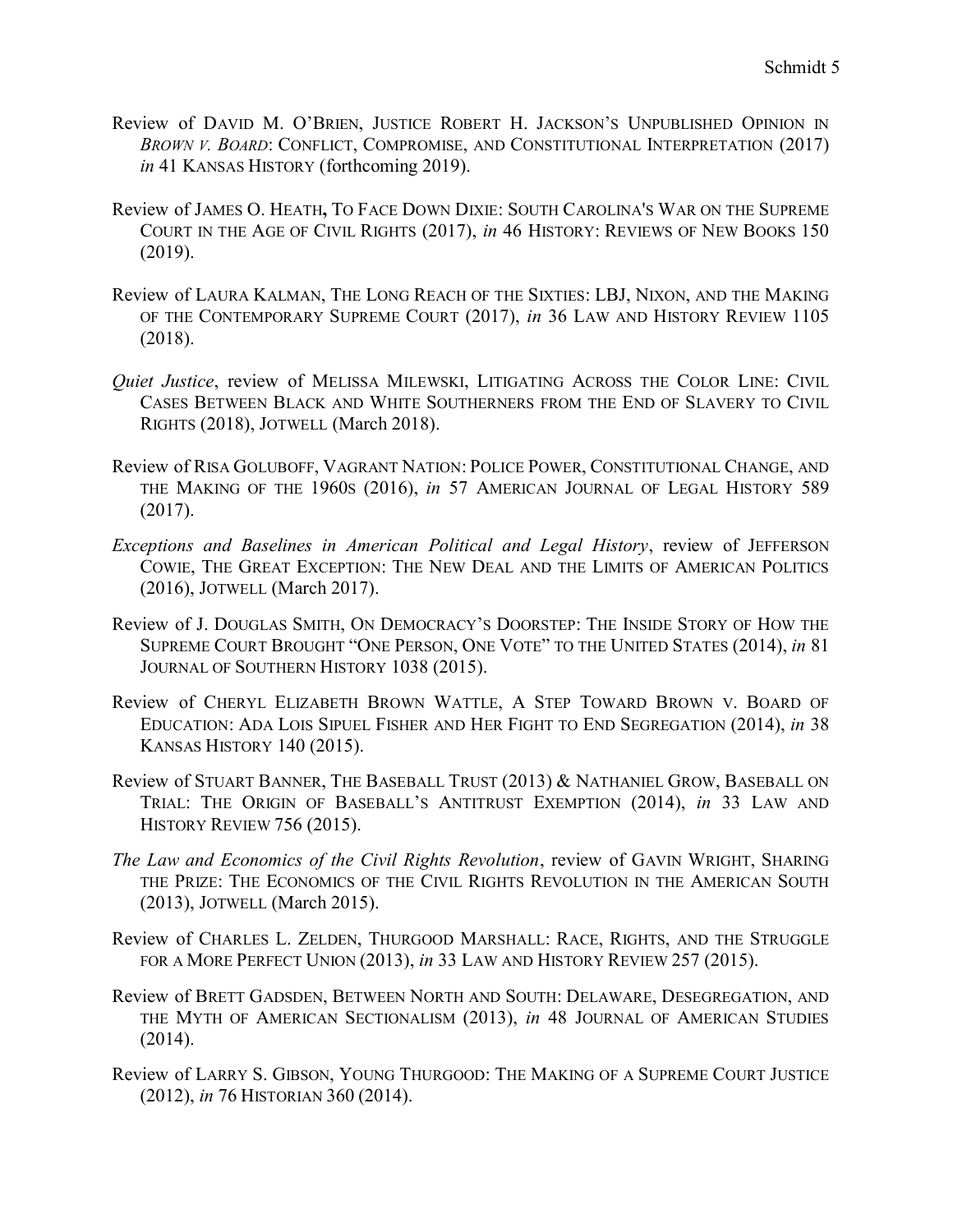- *How Tax Law Made America Modern*, review of AJAY K. MEHROTRA, MAKING THE MODERN AMERICAN FISCAL STATE: LAW, POLITICS, AND THE RISE OF PROGRESSIVE TAXATION, 1877- 1929 (2013), JOTWELL (February 2014).
- Review of WILLIAMJAMES HULL HOFFER, PLESSY V. FERGUSON: RACE AND INEQUALITY IN JIM CROW AMERICA (2012), *in* 76 HISTORIAN 122 (2014).
- *The Complexity of Consensus on the Supreme Court*, review of PAMELA C. CORLEY, AMY STEIGERWALT, & ARTEMUS WARD, THE PUZZLE OF UNANIMITY: CONSENSUS ON THE UNITED STATES SUPREME COURT (2013), H-LAW (January 2014).
- Review of GEORGE I. LOVELL, THIS IS NOT CIVIL RIGHTS: DISCOVERING RIGHTS TALK IN 1939 AMERICA (2012), *in* 47 LAW & SOCIETY REVIEW 986 (2013).
- Review of CHRISTOPHER BONASTIA, SOUTHERN STALEMATE: FIVE YEARS WITHOUT PUBLIC EDUCATION IN PRINCE EDWARD COUNTY, VIRGINIA (2012), *in* 47 J. AMER. STUDIES 578 (May 2013).
- *The Global Community of Ideas that Created Neoliberalism*, review of ANGUS BURGIN, THE GREAT PERSUASION: REINVENTING FREE MARKETS SINCE THE GREAT DEPRESSION (2012), JOTWELL (April 2013).
- Review of KENNETH W. MACK, REPRESENTING THE RACE: THE CREATION OF THE CIVIL RIGHTS LAWYER (2012), *in* 30 LAW AND HISTORY REVIEW 927 (2012).
- Review of CHRISTOPHER WALDREP, JURY DISCRIMINATION: THE SUPREME COURT, PUBLIC OPINION, AND A GRASSROOTS FIGHT FOR RACIAL EQUALITY IN MISSISSIPPI (2010), *in* 29 LAW AND HISTORY REVIEW 651 (2011).
- Review of LONG IS THE WAY AND HARD: ONE HUNDRED YEARS OF THE NAACP (Kevern Verney & Lee Sartain eds., 2009), *in* 64 ALABAMA REVIEW 76 (2011).
- *The Pragmatic Civil Rights Movement*, review of TOMIKO BROWN-NAGIN, COURAGE TO DISSENT: ATLANTA AND THE LONG HISTORY OF THE CIVIL RIGHTS MOVEMENT (2011), JOTWELL (May 2011).
- Review of ANDERS WALKER, THE GHOST OF JIM CROW: HOW SOUTHERN MODERATES USED *BROWN V. BOARD OF EDUCATION* TO STALL CIVIL RIGHTS (2009), *in* 25 CONTINUITY & CHANGE 466 (December 2010).
- Review of FRANK J. COLUCCI, JUSTICE KENNEDY'S JURISPRUDENCE: THE FULL AND NECESSARY MEANING OF LIBERTY (2009), H-LAW (December 2010).
- *The Story Behind Griggs v. Duke Power*, review of ROBERT SAMUEL SMITH, RACE, LABOR, AND CIVIL RIGHTS: *GRIGGS VERSUS DUKE POWER* AND THE STRUGGLE FOR EQUAL EMPLOYMENT (2008), H-LAW (February 2010).
- Review of LAW TOUCHED OUR HEARTS: A GENERATION REMEMBERS *BROWN V. BOARD OF EDUCATION* (Mildred Wigfall Robinson & Richard J. Bonnie eds., 2009), *in* 28 LAW AND HISTORY REVIEW (2010).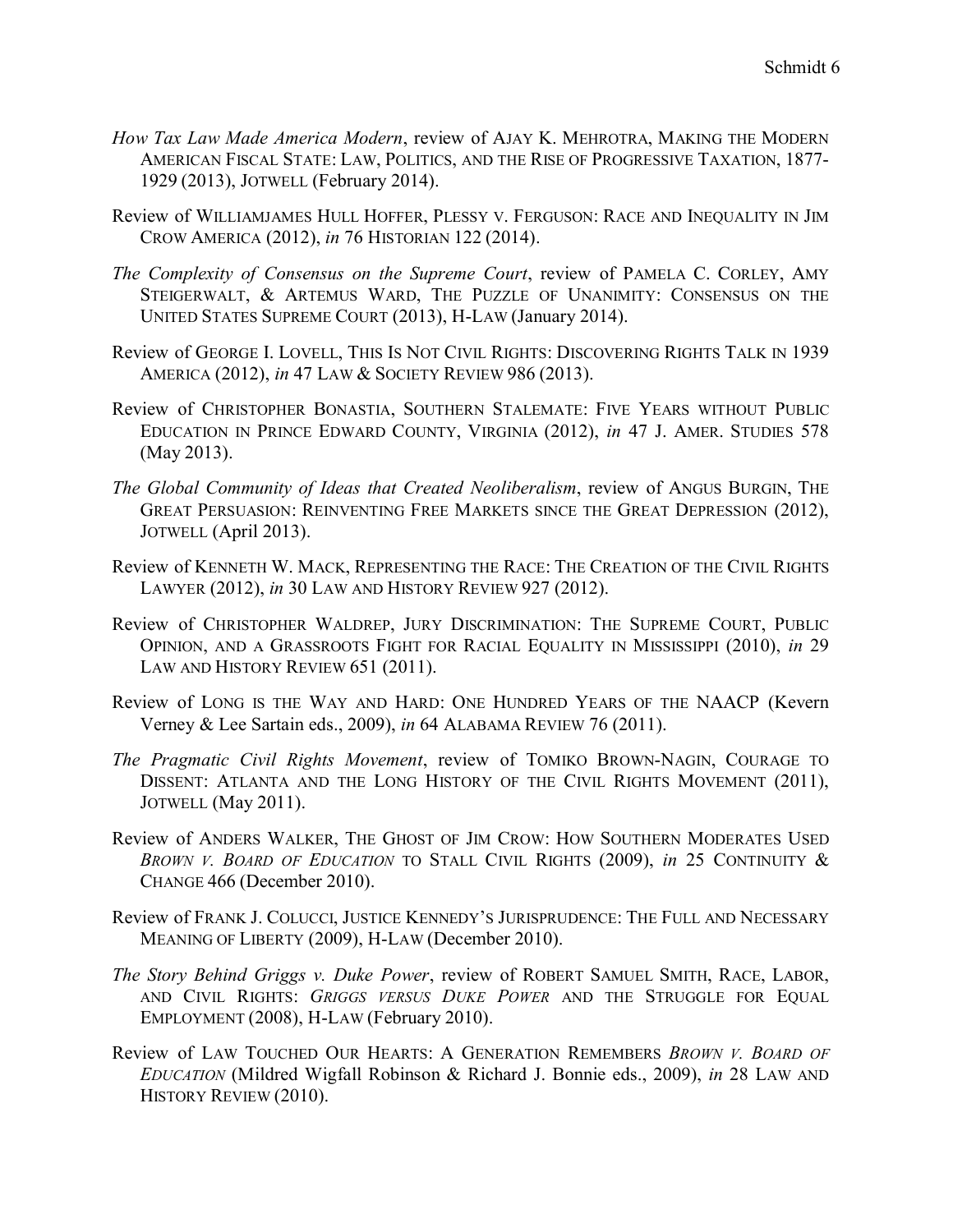- Review of STUART STREICHLER, JUSTICE CURTIS IN THE CIVIL WAR ERA: AT THE CROSSROADS OF AMERICAN CONSTITUTIONALISM (2005), *in* 24 CONTINUITY & CHANGE 563 (December 2009).
- *The Long Life of Jim Crow,* review of LEON F. LITWACK, HOW FREE IS FREE? THE LONG DEATH OF JIM CROW (2009) H-LAW (August 2009).
- Review of WITH ALL DELIBERATE SPEED: IMPLEMENTING BROWN V. BOARD OF EDUCATION (Brian J. Daugherity & Charles C. Bolton eds., 2008) *in* 96 JOURNAL OF AMERICAN HISTORY 299 (June 2009).
- Review of DAVISON M. DOUGLAS, JIM CROW MOVES NORTH: THE BATTLE OVER NORTHERN SCHOOL SEGREGATION, 1865-1954 (2005), *in* 33 MICH. HIST. REV. 143 (Spring 2007).
- Review of MARTIN H. REDISH, THE LOGIC OF PERSECUTION: FREE EXPRESSION AND THE MCCARTHY ERA (2005), *in* 41 HARVARD CIVIL RIGHTS-CIVIL LIBERTIES LAW REVIEW 591 (2006).
- *The Worst State of All*, review of CHARLES C. BOLTON, THE HARDEST DEAL OF ALL: THE BATTLE OVER SCHOOL INTEGRATION IN MISSISSIPPI, 1870-1980 (2005), H-LAW (August 2006).
- Review of Nancy HATHAWAY STEENBURG, CHILDREN AND THE CRIMINAL LAW IN CONNECTICUT, 1635-1855: CHANGING PERCEPTIONS OF CHILDHOOD (2005), *in* 45 CONN. HIST. (Spring 2006).
- *Making Sense of the History of Affirmative Action*, review of TERRY ANDERSON, THE PURSUIT OF FAIRNESS: A HISTORY OF AFFIRMATIVE ACTION (2004), H-1960S (May 2005).
- *A Classic and Its Progeny*, review of RICHARD KLUGER, SIMPLE JUSTICE (rev. ed., 2005), and ROBERT COTTROL, ET AL., BROWN V. BOARD OF EDUCATION (2003), H-LAW (September 2004).

#### POPULAR PRESS ARTICLES

- *The Kavanaugh Hearings Had One Big Benefit for All Americans,* WASHINGTON POST, November 1, 2018.
- *The Parkland Students Can Transform the Gun-Control Movement,* WASHINGTON POST, March 13, 2018.
- *What Trump-Era Protesters Can Learn from the Lunch Counter Sit-Ins of 1960*, USA TODAY, February 1, 2018.
- *When Everything Is a Civil Right, Nothing Is*, WASHINGTON POST, January 24, 2018.
- *Yes, There Is a Right to Discriminate*, WASHINGTON POST, December 5, 2017.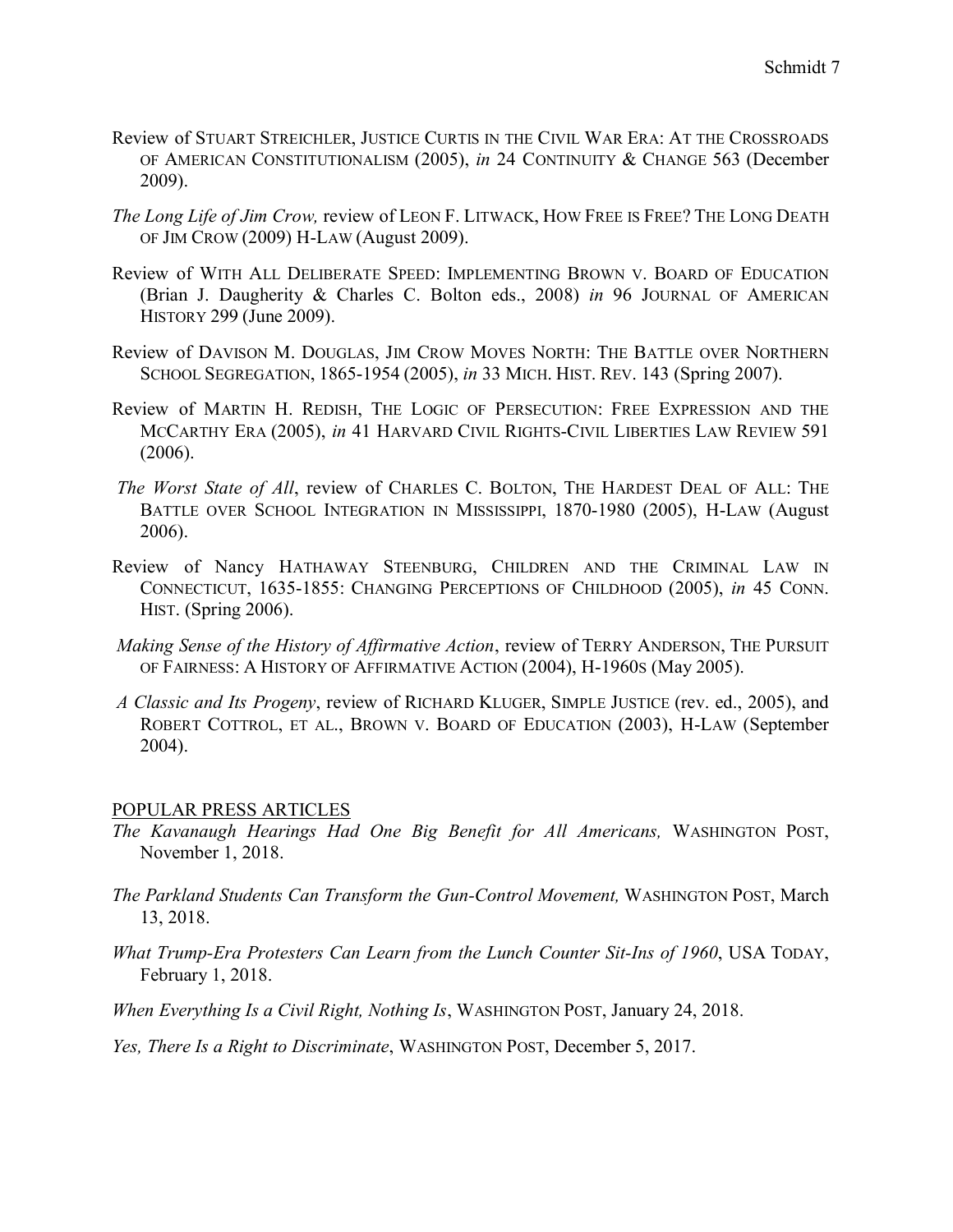# **PRESENTATIONS & LECTURES**

"The Sit-Ins: Protest and Legal Change in the Civil Rights Era"

- Constitutional History in the Classroom Program, New York University, February 2019.
- Author-Meets-Reader Panel, American Society for Legal History Annual Meeting, Houston, October 2018.
- Southern Festival of Books, Nashville, Tennessee, October 2018.
- Osher Lifelong Learning Institute, Dartmouth College, July 2018.
- Center for the Study of Law and Society, University of California, Berkeley School of Law, April 2018.
- American Bar Foundation Book Launch, Chicago, April 2018.
- American Bar Foundation Fellows Meeting, New York City, April 2018.
- Constitutional Rights Foundation Chicago Book Talk, Chicago, March 2018.
- Chicago-Kent Book Talk, sponsored by the Chicago-Kent chapters of the American Constitution Society and Federalist Society, March 2018.
- American Bar Foundation Fellows Research Advisory Committee, Chicago, December 2017.

American Bar Foundation Fellows Meeting, Kansas City, Missouri, September 2017.

"Popular Constitutionalism Reconsidered"

- Constitutional Law Colloquium, Loyola University Chicago School of Law, November 2018.
- "Victory as Resource: A New Perspective on Social Movements" Law and Society Association Annual Meeting, Washington, D.C. May 2019.
	- Midwest Law and Society Retreat, University of Wisconsin, Madison, October 2018.
- "On Constitutional Disobedience," Citizenship and Civil Disobedience Conference, Hannah Arendt Center, Bard College, October 2018.
- "*Cooper v. Aaron* and Judicial Supremacy," *Cooper v. Aaron*: Still Timely at Sixty Years Conference, University of Arkansas at Little Rock School of Law, September 2018.
- "Section 5's Forgotten Years: Congressional Power to Enforce the Fourteenth Amendment Before *Katzenbach v. Morgan*"

American Constitution Society Junior Scholars Public Law Workshop, San Diego, January 2018. National Conference of Constitutional Law Scholars, Tucson, Arizona, March 2018.

Constitutional Law Colloquium, University of Illinois College of Law, April 2018.

- "The Transformation of Civil Rights, 1866-1964," Symposium on the Many Fourteenth Amendments, University of Miami, March 2018.
- "Civil Rights Conservatism," American Society for Legal History Annual Meeting, Las Vegas, October 2017.
- "The Supreme Court as an Issue in Presidential Campaigns," Symposium on the Supreme Court and American Politics, Chicago-Kent College of Law, October 2017.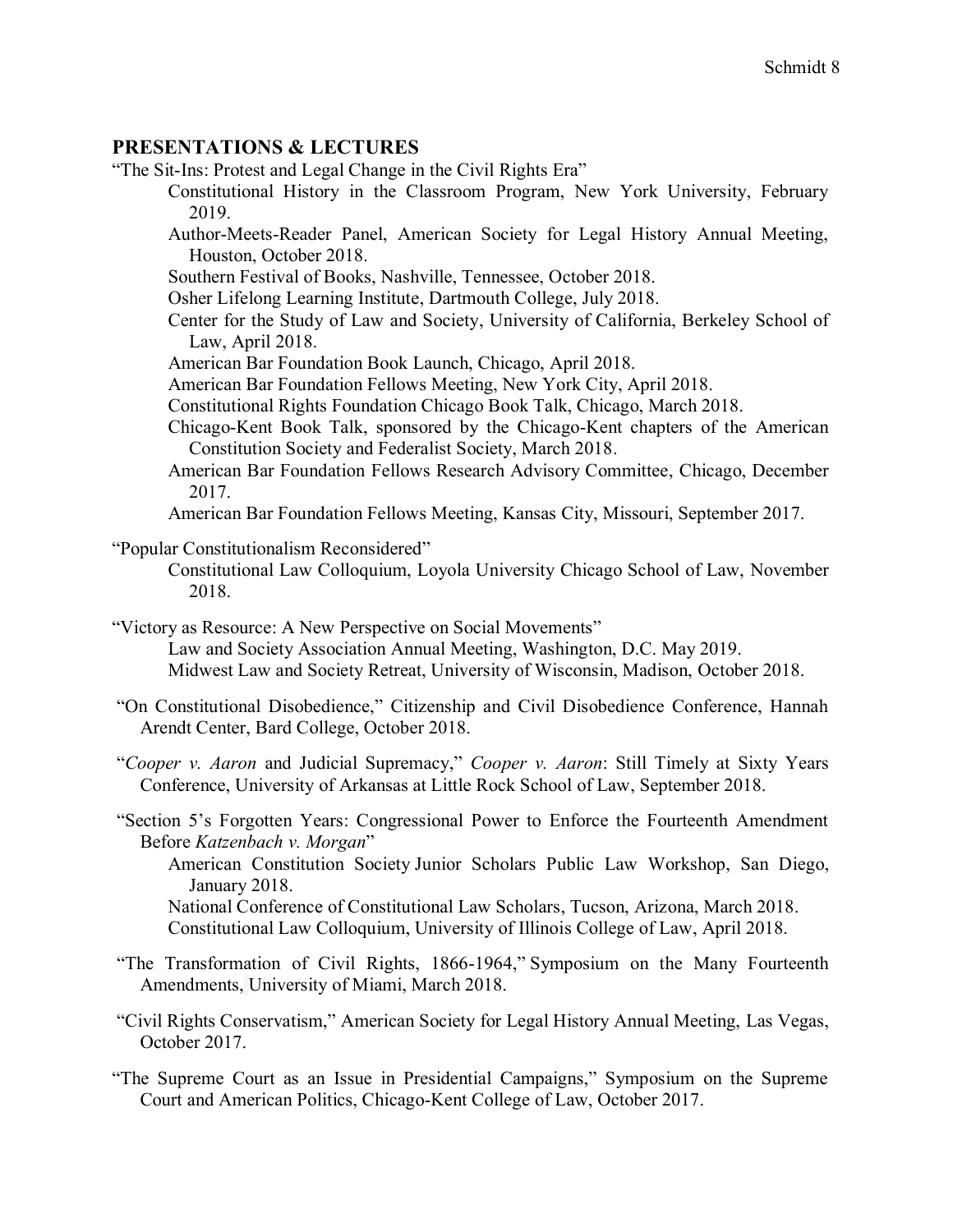"Civil Rights: An American History"

Faculty Workshop, Cardozo School of Law, October 2017. Faculty Workshop, Chicago-Kent College of Law, February 2017.

"Social Movements and Victory," Conference on Lawyers and Social Movements: Reimagining Theory and Practice, UCLA School of Law, February 2017.

"Toward a New History of Civil Rights," Midwest Law and Society Retreat, University of Wisconsin, Madison, November 2016.

- "Exceptions in American Constitutional History," Wisconsin Discussion Group on Constitutionalism, University of Wisconsin Law School, September 2016.
- "The Sit-Ins: A Legal History" American Bar Foundation Fellows Meeting, Denver, Colorado, May 2016 American Bar Foundation Research Seminar, April 2016.
- "The Student Sit-In Movement of 1960: Protest, Law, and Social Change," Conference on Turning Points in Social Movements: Past and Future, Indiana University School of Law, April 2016.
- "The Civilizing Hand of Law': Defending the Legal Process in the Civil Rights Era," Conference on Rhetorical Process and Legal Judgments, University of Alabama School of Law, September 2015.

"On Doctrinal Confusion: The Case of the State Action Doctrine" Constitutional Law Colloquium, Loyola University Chicago School of Law, October 2015. Faculty Workshop, Chicago-Kent College of Law, February 2015. Faculty Workshop, University of Illinois College of Law, March 2014. Chicago Junior Faculty Workshop, Valparaiso University Law School, February 2014.

- "Federalism and Movement Mobilization in the Civil Rights Era," Law and Society Association Annual Meeting, Seattle, May 2015.
- "Litigating Against the Civil Rights Movement"
	- Conference on Litigating for Social Change, Byron R. White Center for the Study of American Constitutional Law, University of Colorado, September 2014. American Society for Legal History Annual Meeting, Denver, November 2014.
- "Massive Resistance as a Constitutional Movement," Law and Society Association Annual Meeting, Minneapolis, May 2014.
- "Divided by Law: The Sit-Ins and the Role of the Courts in the Civil Rights Movement," Keynote Address, Northwestern Journal of Law and Social Policy Symposium on Social Movements and the Law, Northwestern Law School, April 2014.
- "*New York Times v. Sullivan* and the Legal Attack on the Civil Rights Movement," New York Times v. Sullivan Symposium, University of Alabama School of Law, February 2014.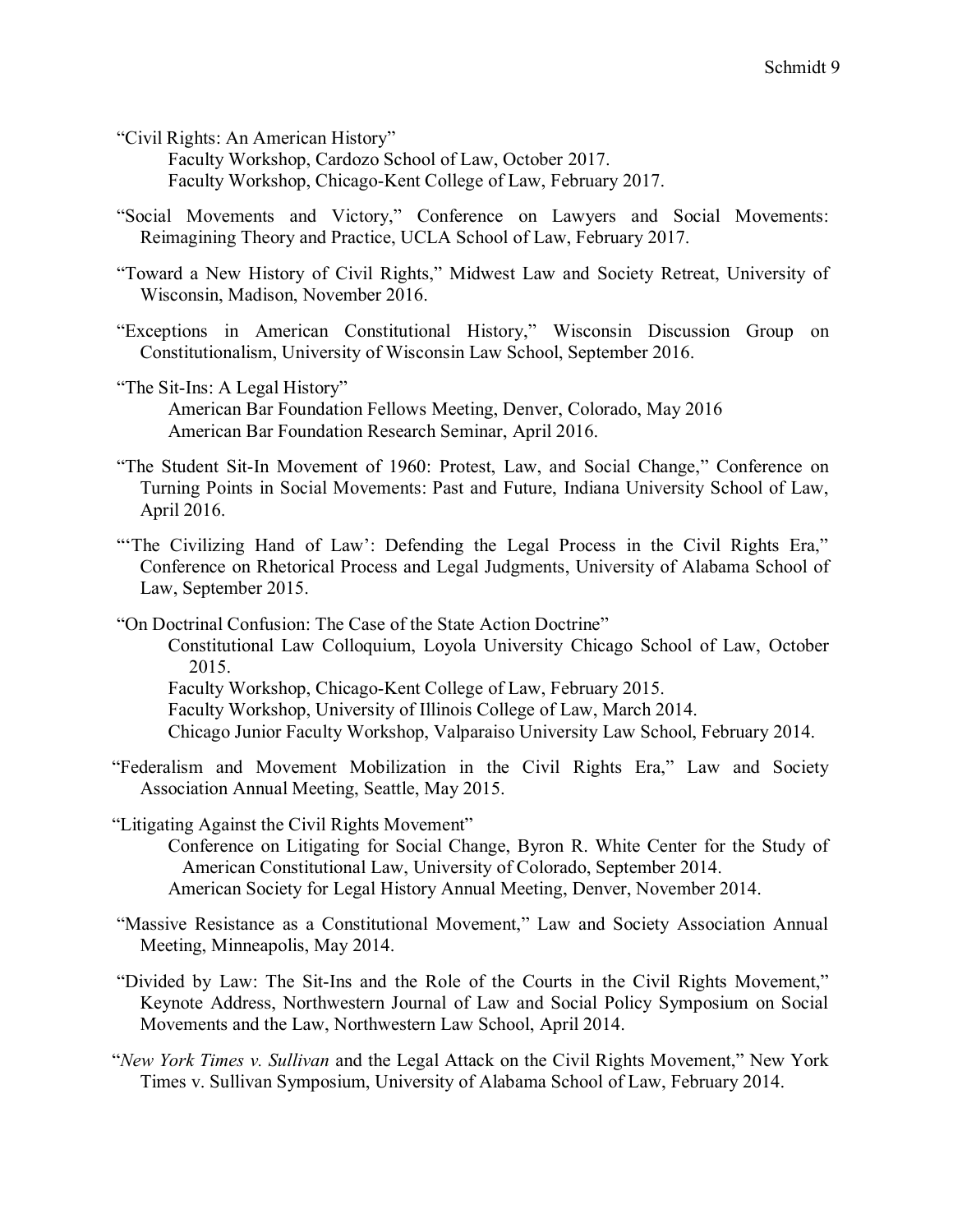- "Divided by Law: The Sit-Ins and the Role of the Courts in the Civil Rights Movement," Association of American Law Schools Annual Meeting, New York City, January 2014 (AALS Scholarly Paper Prize Winner Presentation).
- "The Sit-Ins: Protest, Law, and Social Change," Faculty Workshop, Marquette University Law School, October 2013.
- "Explaining the Baseball Revolution," Faculty Workshop, Chicago-Kent College of Law, April 2013.
- "Defending the Right to Discriminate: The Libertarian Challenge to the Civil Rights Movement," Association of American Law Schools Annual Meeting, New Orleans, January 2013.
- "Why Broccoli? Limiting Principles and Popular Constitutionalism in the Health Care Case," Chicago Junior Faculty Workshop, Loyola University Chicago, School of Law, November 2012.
- "Beyond the Opinion: Why Do Supreme Court Justices Talk to the Public?" Symposium on the Supreme Court and the American Public, Chicago-Kent College of Law, November 2012.
- "Broccoli, Liberty, and the Constitutional Challenge to Health Care," Constitution Day Lecture, September 2012, University of Wisconsin, Oshkosh.

"Divided by Law: The Sit-Ins, Legal Uncertainty, and the Role of the Courts in the Civil Rights Movement" Junior Faculty Forum, Harvard Law School, June 2012 (selected paper).

Legal History Workshop, University of Michigan Law School, February 2012.

American Bar Foundation Research Seminar, November 2010.

"The Tea Party and the Constitution"

Constitutional Law Colloquium, Loyola University Chicago School of Law, October 2011.

Faculty Workshop, Chicago-Kent College of Law, March 2011.

- Chicago Bar Association, Committee on Civil Rights and Constitutional Law, February 2011.
- Conference on Popular Constitutionalism and the Use of History in Constitutional Argument, Byron R. White Center for the Study of American Constitutional Law, University of Colorado, January 2011.

Midwest Law & Society Retreat, University of Wisconsin, Madison, October 2010.

"The United States and the Making of the Iraqi Constitution of 2005," The Dartmouth/Middle East Connection: A Symposium in Honor of Professor Gene R. Garthwaite, Dartmouth College, April 2011.

"The Rise of the Majoritarians"

Constitutional Law Colloquium, Loyola University Chicago School of Law, November 2010.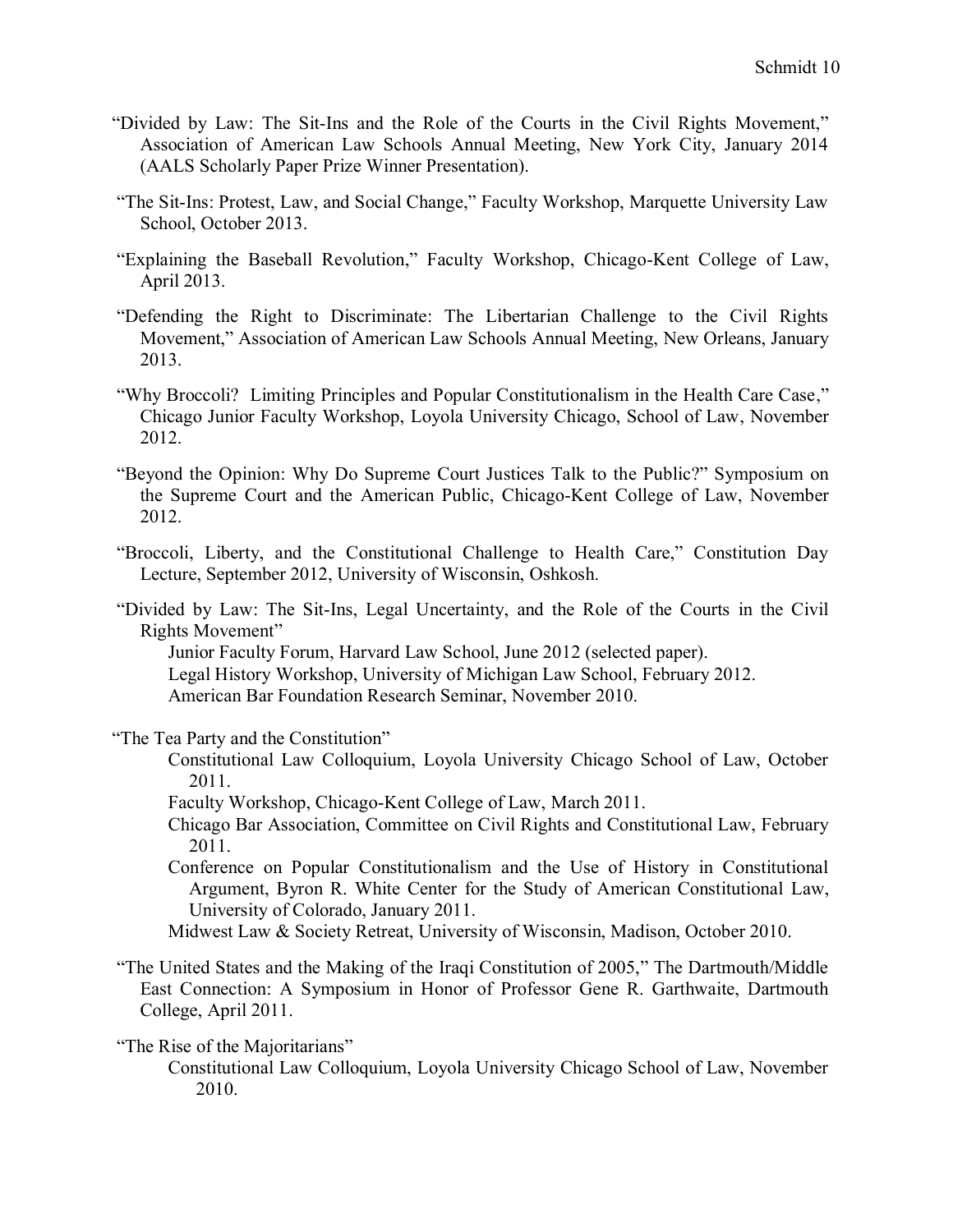University of Illinois & Chicago-Kent Faculty Forum, Chicago, November 2010. Junior Faculty Workshop, Washington University School of Law, St. Louis, December 2010.

- "The Cold War Origins of the Civil Rights-Civil Liberties Divide," San Francisco Rights Conference, September 2010.
- "Conceptions of Law in the Civil Rights Movement," Law As … Theory and Method in Legal History Conference, University of California, Irvine, School of Law, April 2010.
- "Governing Baseball: A History of the Relationship between Government and Major League Baseball," Chicago Seminar on Sport and Culture, Newberry Library, May 2009.
- "The Sit-ins and the State Action Doctrine"

Legal History Colloquium, Harvard Law School, February 2009. Faculty Workshop, UCLA School of Law, January 2009. Faculty Workshop, Duke Law School, January 2009. Faculty Workshop, Cornell Law School, December 2008. Faculty Workshop, University of Chicago Law School, December 2008. Faculty Workshop, University of California, Irvine School of Law, December 2008. Faculty Workshop, Chicago-Kent College of Law, November 2008. Annual Meeting of the American Society of Legal History, Ottawa, Canada, November 2008.

- "Explaining Massive Resistance: The Debate over Law and Social Change, 1954-1964" Legal History Forum, Yale Law School, October 2008. Legal History Workshop, University of Illinois College of Law, October 2008. American Bar Foundation Research Seminar, April 2008.
- "Hugo Black's Civil Rights Movement," Conference in Honor of Morton Horwitz, Harvard Law School, September 2008.
- "Divided by Law: The Sit-Ins, the NAACP, and the Role of the Courts in the Civil Rights Movement," Midwest Law and Society Retreat, University of Wisconsin, Madison, September 2008.
- "The Sit-ins and the Failed State Action Revolution," Law and Humanities Junior Scholar Workshop, University of California, Los Angeles, June 2008 (selected paper).
- "The Civil Rights Act of 1964 and Congressional Interpretation of the Fourteenth Amendment," Policy History Conference, St. Louis, May 2008.
- "Lawyers and the Fight for Civil Rights in Chicago," invited lecture sponsored by the Institute for Law and the Humanities and the Black Law Students Association, Chicago-Kent College of Law, February 2008.
- "Civil Disobedience and the Constitution: The Case of the Sit-ins," Chicago Legal History Seminar, American Bar Foundation, November 2007.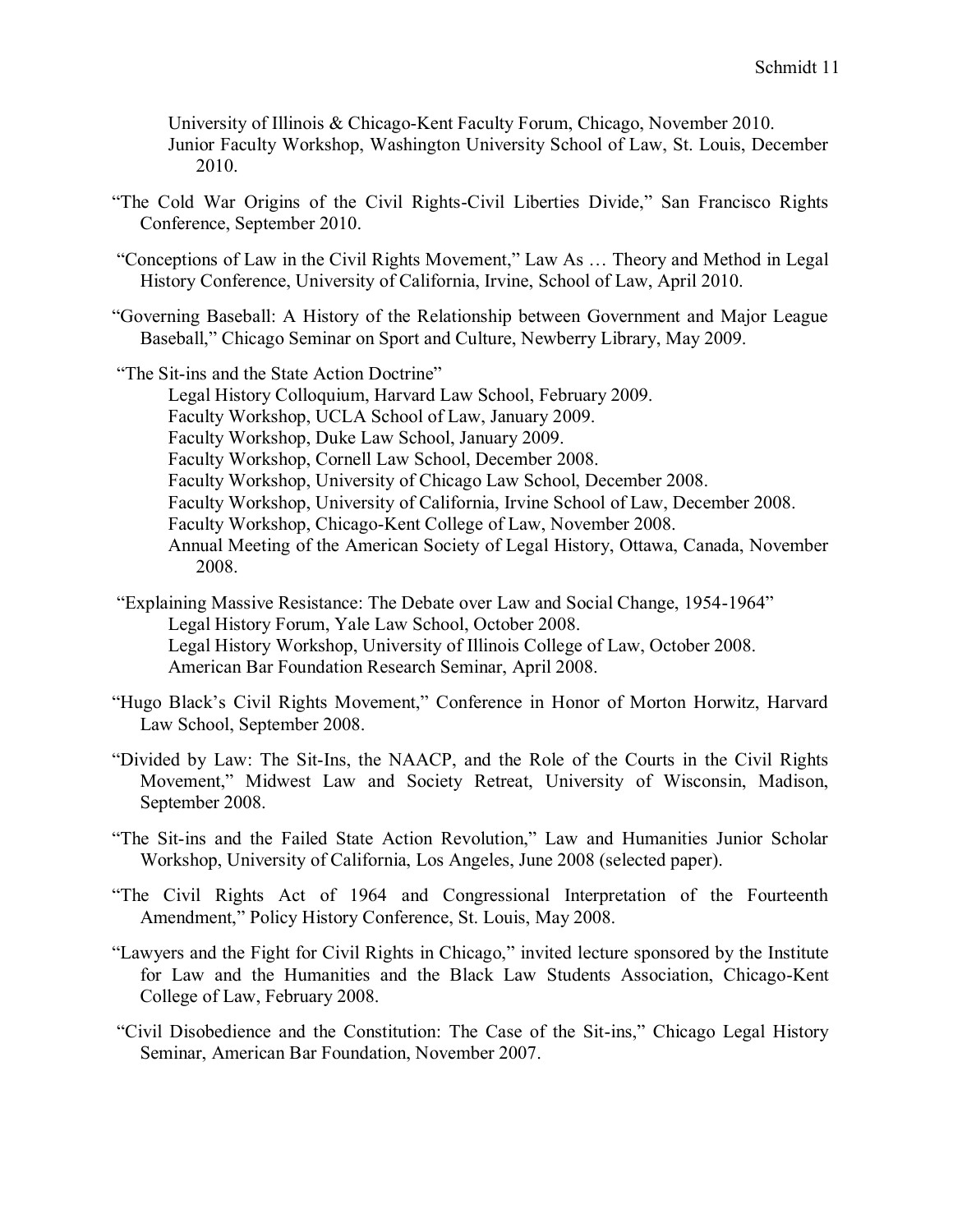- "The Sit-Ins, the NAACP, and the Role of the Constitution in the Civil Rights Movement," American Society of Legal History Annual Meeting, Tempe, Arizona, October 2007.
- "Popular Constitutionalism from the Bottom Up: The Student Sit-In Movement and the State Action Doctrine," Northeast Regional Law and Society Meeting, Amherst, Massachusetts, May 2007.
- "The Rise of the Supreme Court," One Day University, Hartford, Connecticut, December 2006 and Newton, Massachusetts, May 2007.
- "The 1950 Segregation Decisions and the Turn to the Courts," Miller Center of Public Affairs Fellows Conference, University of Virginia, May 2004.
- "The Making of *Brown v. Board of Education*," invited lecture, Carleton College, Northfield, Minnesota, April 2004.
- "*Brown v. Board of Education* in Historical Context," invited lecture, Miller Center of Public Affairs, University of Virginia, April 2004.
- "*Brown v. Board of Education* and the Civil Rights Movement," Annual Meeting of the Organization of American Historians, Boston, March 2004.
- "A Reexamination of the Origins of *Brown v. Board of Education*," The Unfinished Business of *Brown v. Board of Education*, Hood College, Frederick, Maryland, March 2004.
- "The Role of History in *Brown v. Board of Education*," Annual Meeting of the American Society of Legal History, Washington, D.C., November 2003.
- "The Rise of Racial Liberalism in Postwar America," History of American Civilization Dissertation Colloquium, Harvard University, May 2003.
- "*Brown v. Board of Education:* An Historical Interpretation," Nelson A. Rockefeller Center Law and Society Faculty Workshop, Dartmouth College, April 2003.
- "Judge Waring's Battle with Southern Liberalism," Citadel Conference on the Civil Rights Movement, Charleston, South Carolina, March 2003.
- "Anticommunism, Civil Rights, and the NAACP in Early Postwar America," Annual Meeting of the American Historical Association, Chicago, January 2003.
- "J. Waties Waring and the Making of Liberal Jurisprudence in Postwar America," writing workshop sponsored by the Institute for Southern Studies, Columbia, South Carolina, June 2002.
- "Historians, the Courts, and the Battle Against Segregated Education," History of Activism, History as Activism, Graduate Student Conference, Columbia University, April 2002.
- "Psychological Explanations of Racism in *Brown v. Board of Education*," Annual Meeting of the American Studies Association, Washington, D.C., November 2001.
- "The Multiple Psychologies of *Brown v. Board of Education,*" Situating the Psychological in American History & Culture, Graduate Student Conference, Yale University, May 2000.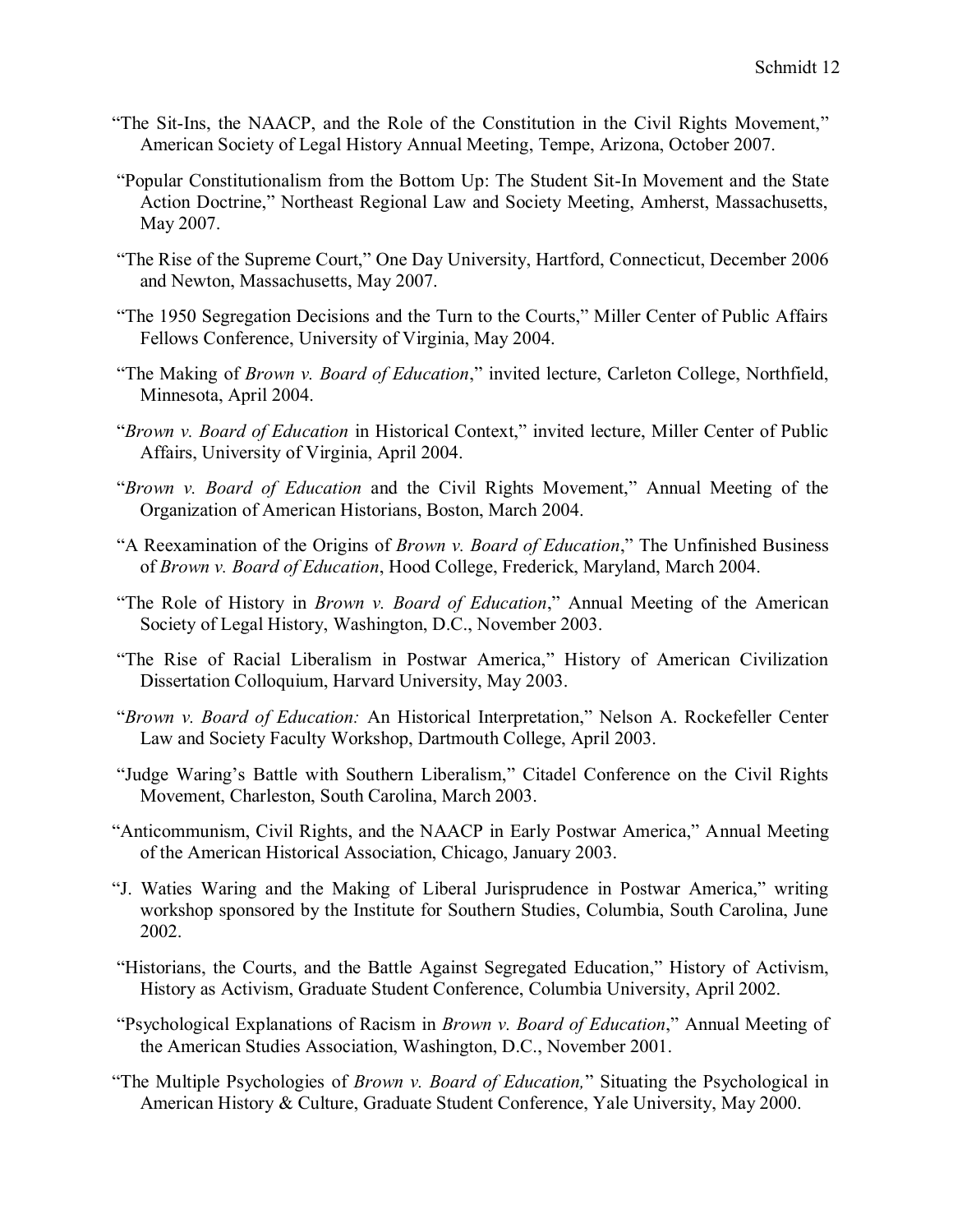### **FELLOWSHIPS & PRIZES**

American Society for Legal History Surrency Prize, 2016 (awarded annually for the best article published in *Law and History Review*).

Association of American Law Schools Scholarly Paper Prize, 2014.

McFarland-SABR Baseball Research Award, 2014.

Selected Paper, Junior Faculty Forum (successor to Stanford/Yale Junior Faculty Forum), 2012.

Selected Paper, Law and Humanities Junior Scholar Workshop, 2008.

Cromwell Fellowship, American Society for Legal History, 2007.

Harvard Law School Summer Academic Fellowship, 2007.

Miller Center of Public Affairs Fellowship, University of Virginia, 2003-2004.

Whiting Fellowship in the Humanities, Harvard University, 2003-2004 (declined).

Harry S. Truman Library Institute Dissertation Year Fellowship, 2003-2004 (declined).

Center for American Political Studies Dissertation Fellowship, Harvard University, 2001-2002.

Term-Time Research Fellowship, Harvard University Graduate Society, Fall 2001.

Jacob K. Javits Fellowship, 1997-1998 (declined).

Phi Beta Kappa honor society, Dartmouth College, 1996.

Reichard Award for the outstanding senior honors thesis in the History Department, Dartmouth College, 1996.

Morton Prize for the outstanding essay on European history, Dartmouth College, 1995.

Class of 1948 Scholar-Athlete, Dartmouth College, 1996.

#### **RESEARCH GRANTS**

Mark DeWolfe Howe Fund Research Grant, Harvard Law School, 2002 and 2005.

Littleton-Griswold Research Grant, American Historical Association, 2002.

Harry S. Truman Library Institute Research Grant, 2002.

Research and Travel Grant, Charles Warren Center for Studies in American History, Harvard University, 2001, 2002, 2004.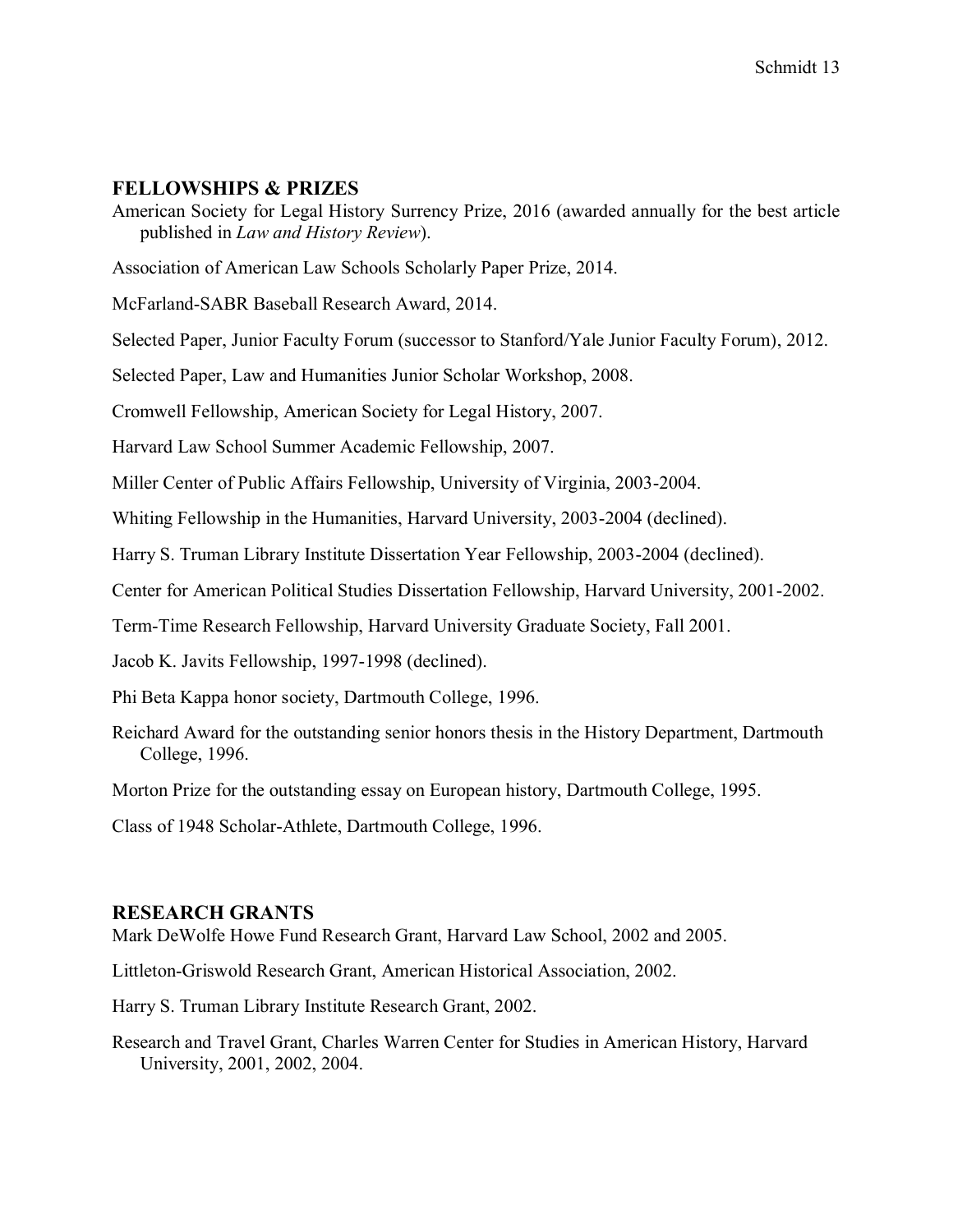Research and Travel Grant, History of American Civilization Program, Harvard University, 2001 and 2004.

# **TEACHING EXPERIENCE**

| Chicago-Kent College of Law, Chicago, Ill.                                                |               |
|-------------------------------------------------------------------------------------------|---------------|
| Professor of Law                                                                          | $2014 -$      |
| Associate Professor of Law                                                                | $2014 - 2017$ |
| <b>Assistant Professor of Law</b>                                                         | $2009 - 2014$ |
| Visiting Associate Professor of Law                                                       | $2008 - 2009$ |
| Chicago-Kent College of Law Excellence in Teaching Award, 2011.                           |               |
| Courses taught:                                                                           |               |
| <b>Constitutional Law</b>                                                                 |               |
| <b>Supreme Court Review</b>                                                               |               |
| Constitutional History of the United States                                               |               |
| Comparative Constitutional Law                                                            |               |
| Making Chicago: Law, Politics, and Urban Planning in the Second City                      |               |
| Civil Rights History: From the Civil War to the Civil Rights Movement                     |               |
| Baseball, Law, and American Society                                                       |               |
| The Constitutional Challenge to the Affordable Care Act                                   |               |
|                                                                                           |               |
| Dartmouth College, Hanover, N.H.                                                          |               |
| Visiting Assistant Professor of History                                                   | $2004 - 2007$ |
| Visiting Instructor in History                                                            | $2002 - 2004$ |
| Courses taught:                                                                           |               |
| Constitutional History of the United States                                               |               |
| United States History Since 1877                                                          |               |
| Baseball in American Society, 1840-Present                                                |               |
|                                                                                           |               |
| Harvard University, Cambridge, Mass.                                                      |               |
| Teaching Fellow in the Core Program                                                       | 2005          |
| Teaching Assistant for American Constitutional History                                    |               |
| Teaching Fellow in Government                                                             | 2005          |
| Teaching Assistant for American Democracy                                                 |               |
| Teaching Fellow in History                                                                | $2000 -$      |
| 2006                                                                                      |               |
| Head Tutor for Major Themes in American Historical Writing.                               |               |
| Teaching Assistant for:                                                                   |               |
| Crime and Criminal Justice in the U.S., 1776-2000<br>The United States since World War II |               |
|                                                                                           |               |
| Baseball and American Society, 1840-Present<br>Senior thesis advisor.                     |               |
| Certificates of Teaching Distinction, 2000, 2001, 2005.                                   |               |
|                                                                                           |               |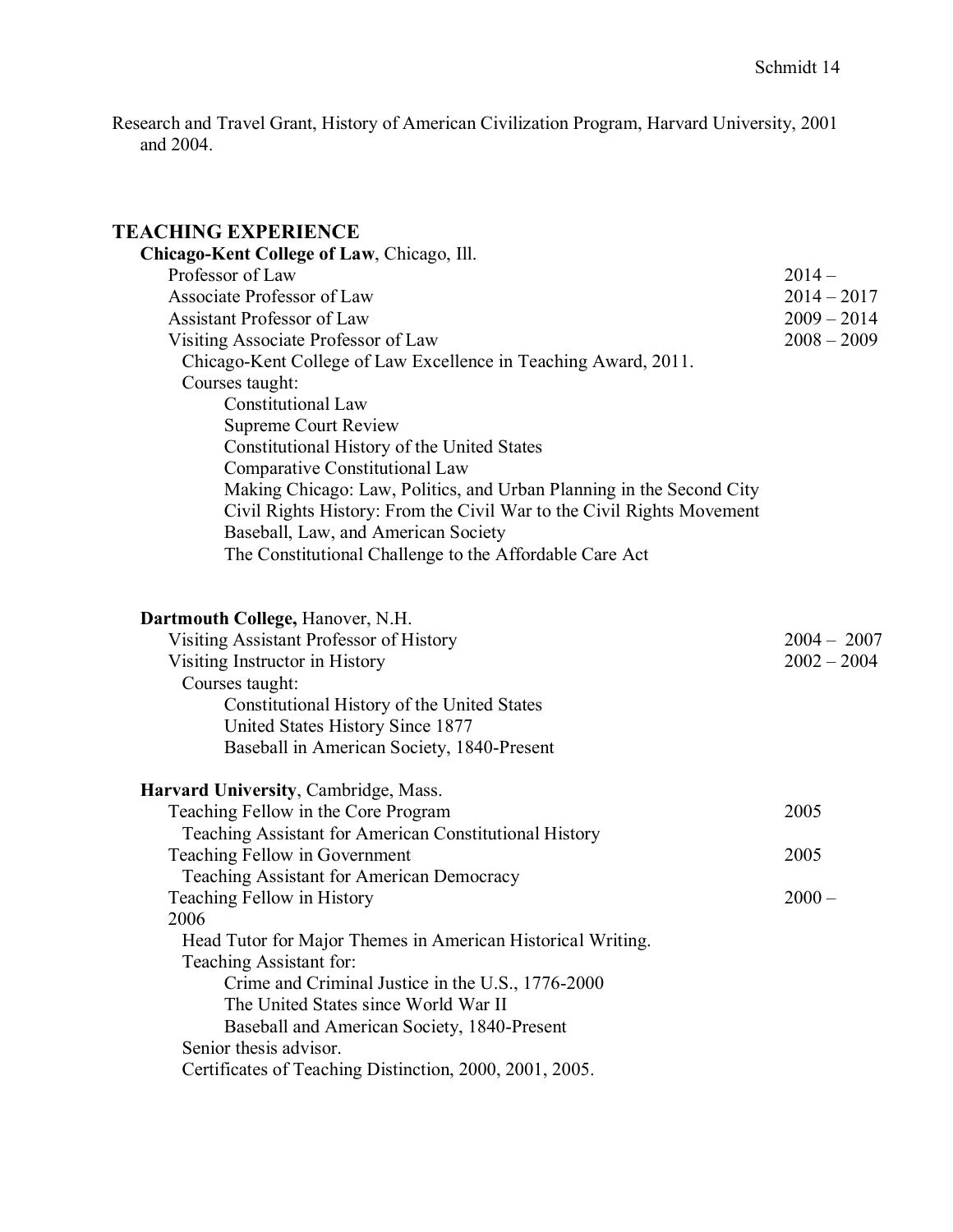| Phillips Academy, Andover, Mass.                                     |               |
|----------------------------------------------------------------------|---------------|
| Instructor in History and Social Sciences                            | $1997 - 1998$ |
| Teaching Fellow in History and Social Sciences                       | $1996 - 1997$ |
| Taught United States History, Twentieth Century World History,       |               |
| Introduction to Social Science, Political Science, and International |               |
| Relations.                                                           |               |

# **PROFESSIONAL SERVICE**

- LAW & SOCIAL INQUIRY Editor, 2013 – present. Associate Editor, 2009 – 2013.
- Institute on the Supreme Court of the United States (ISCOTUS), Chicago-Kent College of Law Co-Director, 2016 – present. Director, 2014 – 2016.
- American Society for Legal History Board of Directors, 2016 – 2019. Faculty Leader, Student Research Colloquium, 2016 and 2017. Hurst Institute Selection Committee (chair), 2018 – 19.
- Organizer, U.S. Legal History Roundtable, American Bar Foundation, 2013 2014, 2017 present.
- Organizer, American Bar Foundation Legal History Seminar, 2013 2014, 2017 present.
- Guest Blogger, Legal History Blog, November December 2012 and May 2018.
- Panelist, How to Write and Receive Peer Reviews, Law and Society Association Annual Meeting, Washington, D.C., June 2019.
- Panelist, Celebrating Law & Social Inquiry, Law and Society Association Annual Meeting, Washington, D.C., June 2019.
- Panelist, Law and Society Publishing at the Crossroads Roundtable, Law and Society Association Annual Meeting, Toronto, June 2018.
- Chair/Discussant, Discourse and Strategy in Judicial Decision Making, Law and Society Association Annual Meeting, Toronto, June 2018.
- Panelist, Meet the Journal Editors Roundtable, Midwest Political Science Association Annual Meeting, Chicago, April 2018.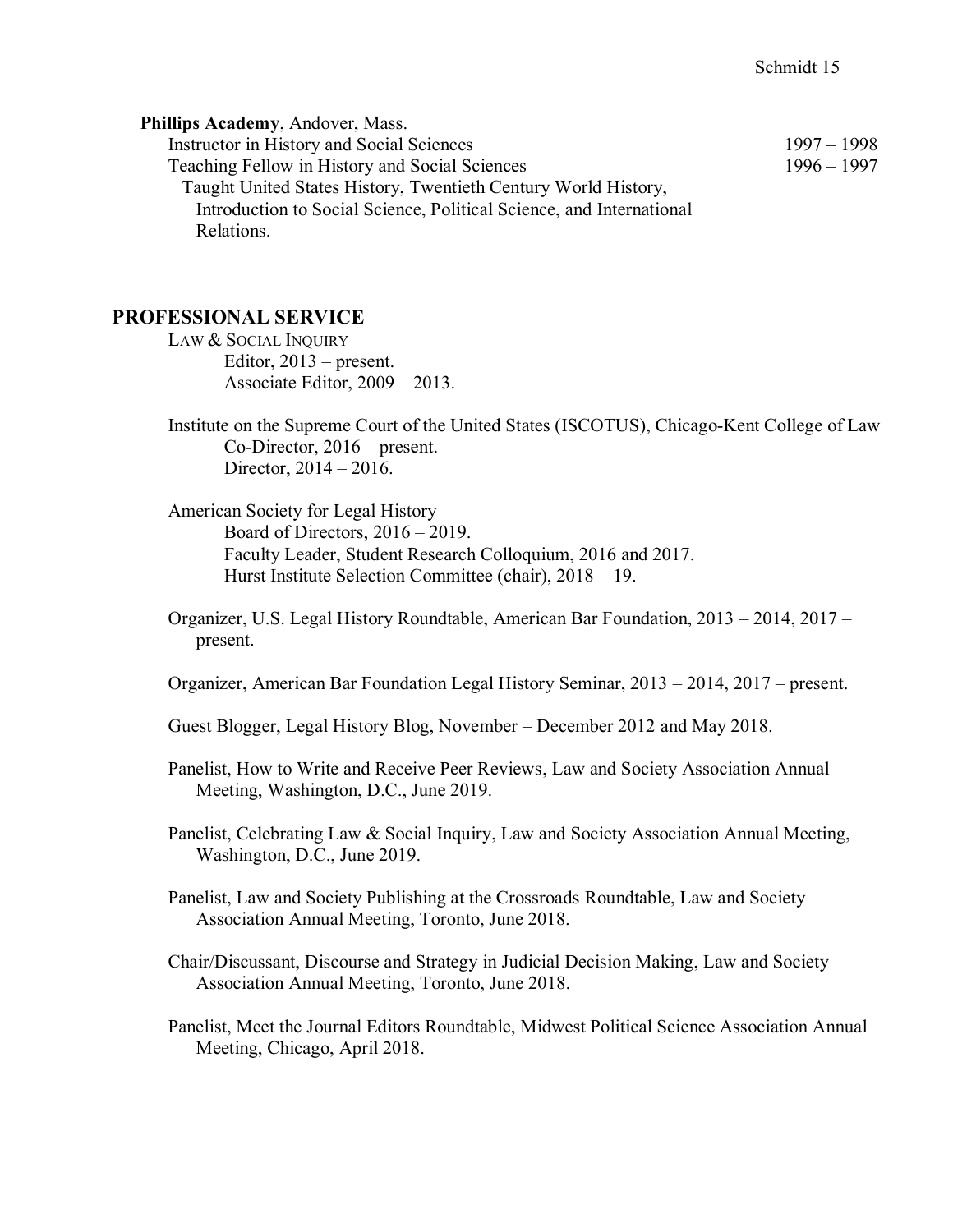- Co-Organizer, Symposium on the Supreme Court and American Politics, Chicago-Kent College of Law, October 2017.
- Panelist, Supreme Court Hot Topics Panel, Harvard Law Society of Illinois, Chicago, August 2017.
- Ph.D. Dissertation Committee Member for Amanda Hughett, Duke University, Department of History, 2017.
- Invited Participant, Law and Litigation in Equality Movements Workshop, University of Wisconsin Law School, April 2017.
- Commentator, Author-Meets-Reader Session on Risa Goluboff, *Vagrant Nation: Police Power, Constitutional Change, and the Making of the 1960s*, Legal History Section Panel, Association of American Law Schools Annual Meeting, San Francisco, January 2017.
- Commentator, "Legal History, Its Publics, and the Institutions that Connect Them," American Society for Legal History Annual Meeting, Toronto, October 2016.
- Commentator on "A Textualist Theory of the Fourteenth Amendment," Federalist Society, Northwestern Law School, September 2016.
- Commentator, Author Meets Reader Session on Amanda Hollis-Brusky, *Ideas With Consequences: The Federalist Society and the Conservative Counterrevolution*, Law and Society Association Annual Meeting, New Orleans, June 2016.
- Commentator, Race, Law, and the Making of the Modern American State, Law and Society Association Annual Meeting, New Orleans, June 2016.

Co-Organizer, "How Law Works" Conference, University of Chicago Law School, Oct. 2015.

Co-Organizer, American Bar Foundation/Illinois Legal History Seminar, 2010 – 2013.

Jotwell

Legal History Contributing Editor, 2016 – present. Legal History Section Editor, 2010 – 2016.

- Co-Organizer, Symposium on "The Supreme Court and the American Public," Chicago-Kent, November 2012.
- Lecturer on U.S. Constitutional Law, Winter Conference for Judicial Officers, Indiana Judicial Center, December 2011 and December 2015.

Commentator, "'We Must First Take Account': A Conference on Race, Law, and History in the Americas," University of Michigan Law School, April 2011.